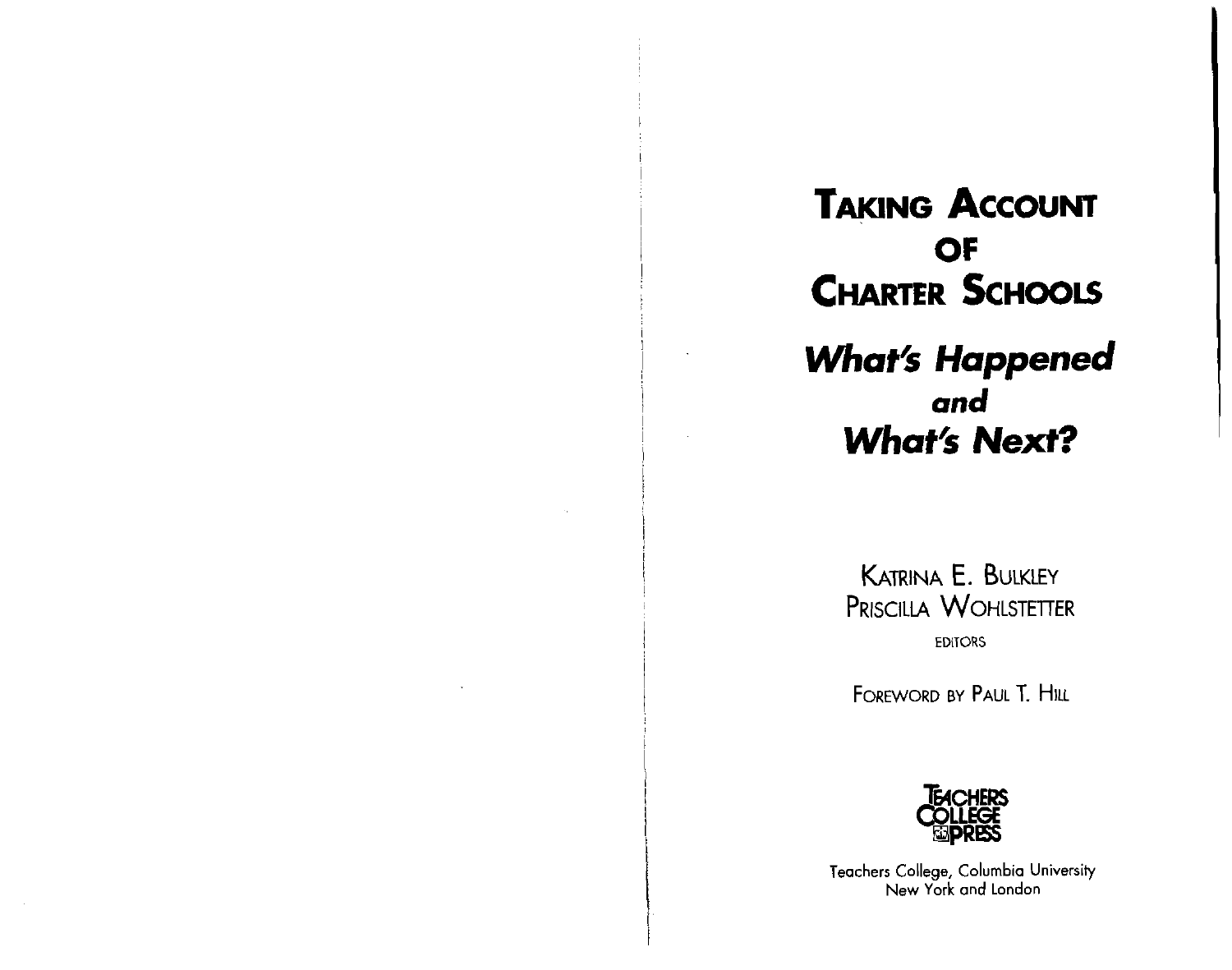$LE$  $2206.36$  $1785$ <br>2004

# **Contents**

 $\sim$ 

|                                                                                                                                                                                                                                                             | Foreword by Paul T. Hill<br>Acknowledgments<br>Introduction, Katrina E. Bulkley and Priscilla Wohlstetter                                                                        | $\nu$ ii<br>ix |
|-------------------------------------------------------------------------------------------------------------------------------------------------------------------------------------------------------------------------------------------------------------|----------------------------------------------------------------------------------------------------------------------------------------------------------------------------------|----------------|
|                                                                                                                                                                                                                                                             | THE IMPACT OF CHARTER SCHOOLS ON TEACHERS<br>PART I                                                                                                                              |                |
|                                                                                                                                                                                                                                                             | CHAPTER 1 Less Red Tape or More Green Teachers:<br>Charter School Autonomy and Teacher Qualifications<br>Marisa Burian-Fitzgerald, Michael T. Luekens,<br>and Gregory A. Strizek | 11             |
| Published by Teachers College Press, 1234 Amsterdam Avenue, New York, NY 10027<br>Copyright © 2004 by Teachers College, Columbia University                                                                                                                 | CHAPTER 2 Professional Opportunities for Teachers:<br>A View from Inside Charter Schools                                                                                         | 32             |
| All rights reserved. No part of this publication may be reproduced or transmitted in any<br>form or by any means, electronic or mechanical, including photocopy, or any information<br>storage and retrieval system, without permission from the publisher. | Christopher Nelson and Gary Miron<br>THE IMPACT OF CHARTER SCHOOLS ON EDUCATIONAL PRACTICES<br>PART II<br>CHAPTER 3 Does Autonomy Matter? Implementing                           | 53             |
| Library of Congress Cataloging-in-Publication Data<br>Taking account of charter schools ; what's happened and what's next? / Katrina E. Bulkley,                                                                                                            | Research-Based Practices in Charter and Other Public Schools<br>Priscilla Wohlstetter and Derrick Chau                                                                           |                |
| Priscilla Wohlstetter, editors ; foreword by Paul T. Hill.<br>$p. cm.$ - (Critical issues in educational leadership series)<br>Includes bibliographical references (p. ) and index.<br>ISBN 0-8077-4394-1 (cloth) - ISBN 0-8077-4393-3 (paper)              | CHAPTER 4 Charter School Innovation in Theory and Practice:<br>Autonomy, R&D, and Curricular Conformity<br>Christopher Lubienski                                                 | 72             |
| 1. Charter schools-United States. I. Bulkley, Katrina E. II. Wohlstetter, Priscilla,<br>1953- III. Series.                                                                                                                                                  | THE IMPACT OF CHARTER SCHOOLS ON GOVERNANCE<br>$PART$ $\mathbf{III}$                                                                                                             |                |
| LB2806.36.T35 2004<br>371.01-dc22<br>2003058023                                                                                                                                                                                                             | CHAPTER 5 Localized Ideas of Fairness:<br><b>Inequality Among Charter Schools</b>                                                                                                | 93             |
| ISBN 0-8077-4393-3 (paper)<br>ISBN 0-8077-4394-1 (cloth)                                                                                                                                                                                                    | Bruce Fuller, Marytza Gawlik, Emlei Kuboyama Gonzales,<br>and Sandra Park                                                                                                        |                |
| Printed on acid-free paper<br>Manufactured in the United States of America                                                                                                                                                                                  | CHAPTER 6 Balancing Act: Educational Management<br>Organizations and Charter School Autonomy                                                                                     | 121            |
|                                                                                                                                                                                                                                                             | Katrina E. Bulkley                                                                                                                                                               |                |
| 11 10 09 08 07 06 05 04 8 7 6 5 4 3 2 1                                                                                                                                                                                                                     |                                                                                                                                                                                  |                |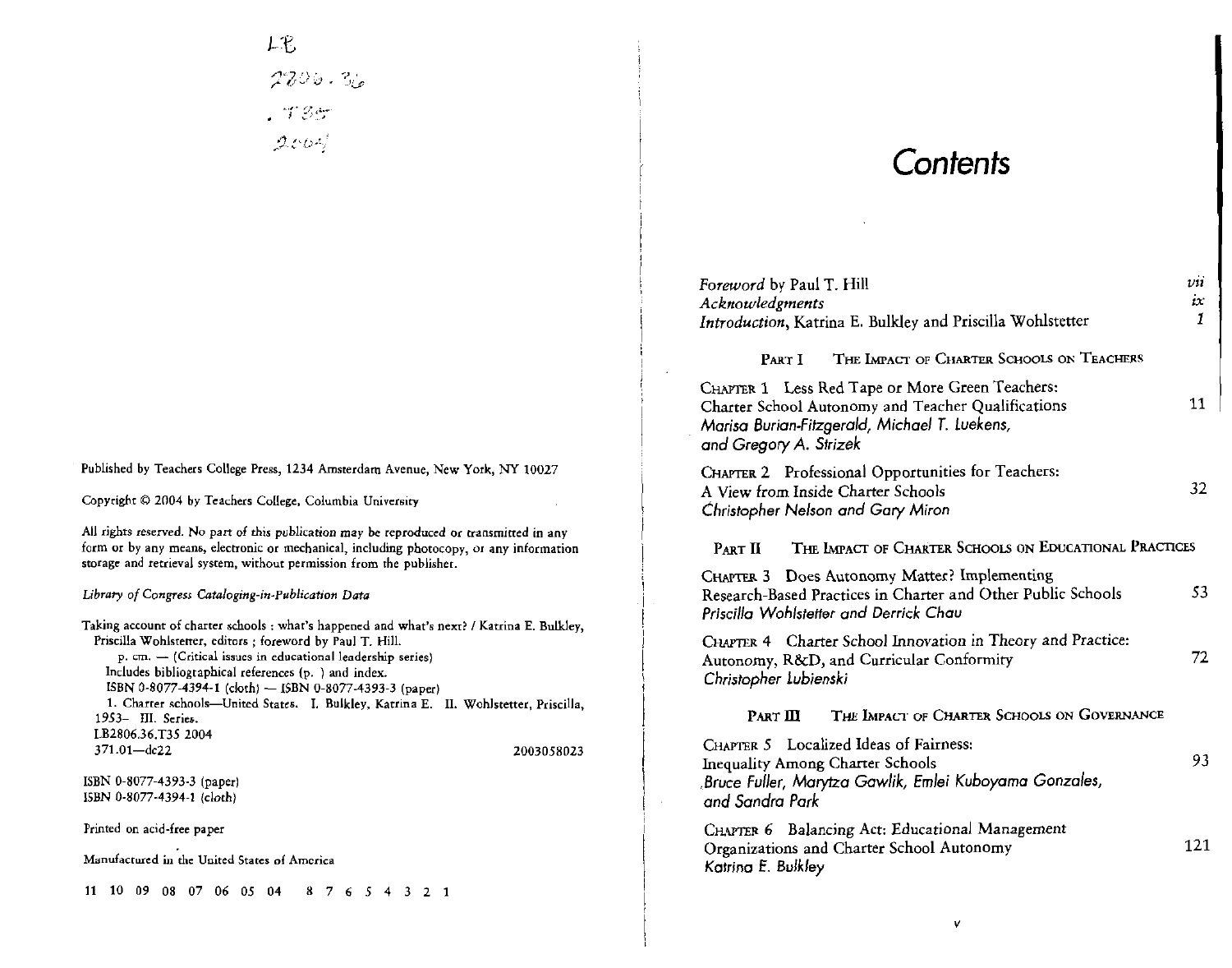# **CHAPTER 4 Charter School Innovation**  in Theory and Practice: **Autonomy,** R&D, **and Curricular Conformity Christopher Lubienski**

The idea of innovation undergirds the charter school concept. While charter schools represent a significant innovation in governance, even more importantly, many reformers and policymakers believe that such structural changes will foster new approaches in curriculum and instruction that will improve student achievement-an expectation that motivated much of the charter movement at its origins and is still very much in evidence today. In contrast to the uniformity associated with bureaucratic administration, charter advocates argued that reforms would create autonomy for individual schools, freeing them from burdensome top-down regulations and allowing educators to use resources as they saw fit. This autonomy would make them more flexible and responsive to local needs, thereby providing the opportunity to be innovative in responding to parents, raising academic achievement, and engaging students marginalized by standard practices. In view of these new opportunities afforded by structural innovations in governance, the question emerges as to how charter schools are using their autonomy to innovate around curriculum and instruction. Ironically, this analysis indicates that many schools may find themselves forced to exercise that autonomy in ways that undermine their innovative potential.

The chapter considers the theory and expectation that autonomy positions charter schools to serve as "laboratories" or "R&D" (research and development) centers for innovative educational practices. Theorists and policymakers advocate the teform of governance under the assumption that changes in school administrative structures lead to "different and imovgtive" classroom practices. Under that logic, charter enthusiasts anticipated not only that structural changes would *diversify* options for parents in local

# **Charter School Innovation in Theory and Practice**

communities but also, as demonstrated below, that greater school autonomy from higher levels of government would precipitate classroom imovationsthat is, new or substantially altered practices not available in the broader publicschoolsystem. **A** review of research on charter school practices in four key states suggests that this is not happening in the ways theorists and reformers predicted. Diversification is evident in all the states studied. Yet, the "innovative" part of the different *and* innovative mandate appears to be more elusive than reformers had anticipated. While administrative activities in many charter schools are innovative, states where charter schools enjoy greater autonomy demonstrate no particular propensity for innovation in the classroom-where reformers anticipated change. Instead, this analysis suggests that the theoretical assumptions regarding autonomy are not only unsubstantiated but possibly wrong. Development of innovations often depends on greater autonomy not only from higher levels of governance but also from the immediate demands of seemingly capricious marketlike forces.

The fist section of the chapter outlines the theoretical foundations and perceived potential of charter schools. Specifically, I look at policy goals associated with charter schools in light of public-choice theory--the rationaleconomic understanding of public-sector endeavors-particularly as this theory offers a cogent critique of public administration. As the predominant analytical perspective prescribing decentralization and deregulation, public choice endorses institutional autonomy as the key to innovation and improvement in the provision of public services. While there are a number of arguments (such as efficiency and equity) that motivate school-choice re formers, charter schools in particular incorporate the essential elements of public-choice theorists' advocacy of alternative institutional arrangements. Because they are premised on public-choice prescriptions for autonomy, charter schools can inform our understanding of the theoretical expectations of innovation and the types of changes we might expect from other . forms of school deregulation that are consistent with public choice.

In the second part, I apply a framework for exploring the question of innovation in charter schools--consistent with the tenets of public-choice theory-in reviewing research on charter school practices in four states in order to understand the nature of change occurring in and through these institutions. I look for innovations that represent new or substantially altered practices in light of the R&D expectations of theoreticians, policymakers, and reformers for "different" and "innovative" educational methods. The final section considers patterns evident in charter school practices, focusing on the logic of autonomous schools as R&D centers in decentralized environments-indicating that the narrow and ideological focus on autonomy from higher levels of government may in effect undermine the innovative potential intended in charter schools.

 $Taking Account of Charfer Schools. Copyright © 2003 by Teachers College, Columbia University. All rights reserved. ISBN$ 0-8077-4393-3 (paper), ISBN 0-8077-4394-1 (cloth). Prior to photocopying items for classroom use, please contact the Copyright Clearance Center, Customer Service, 222 Rosewood Drive, Danvers, MA, 01923, USA, telephone (508) 750-8400.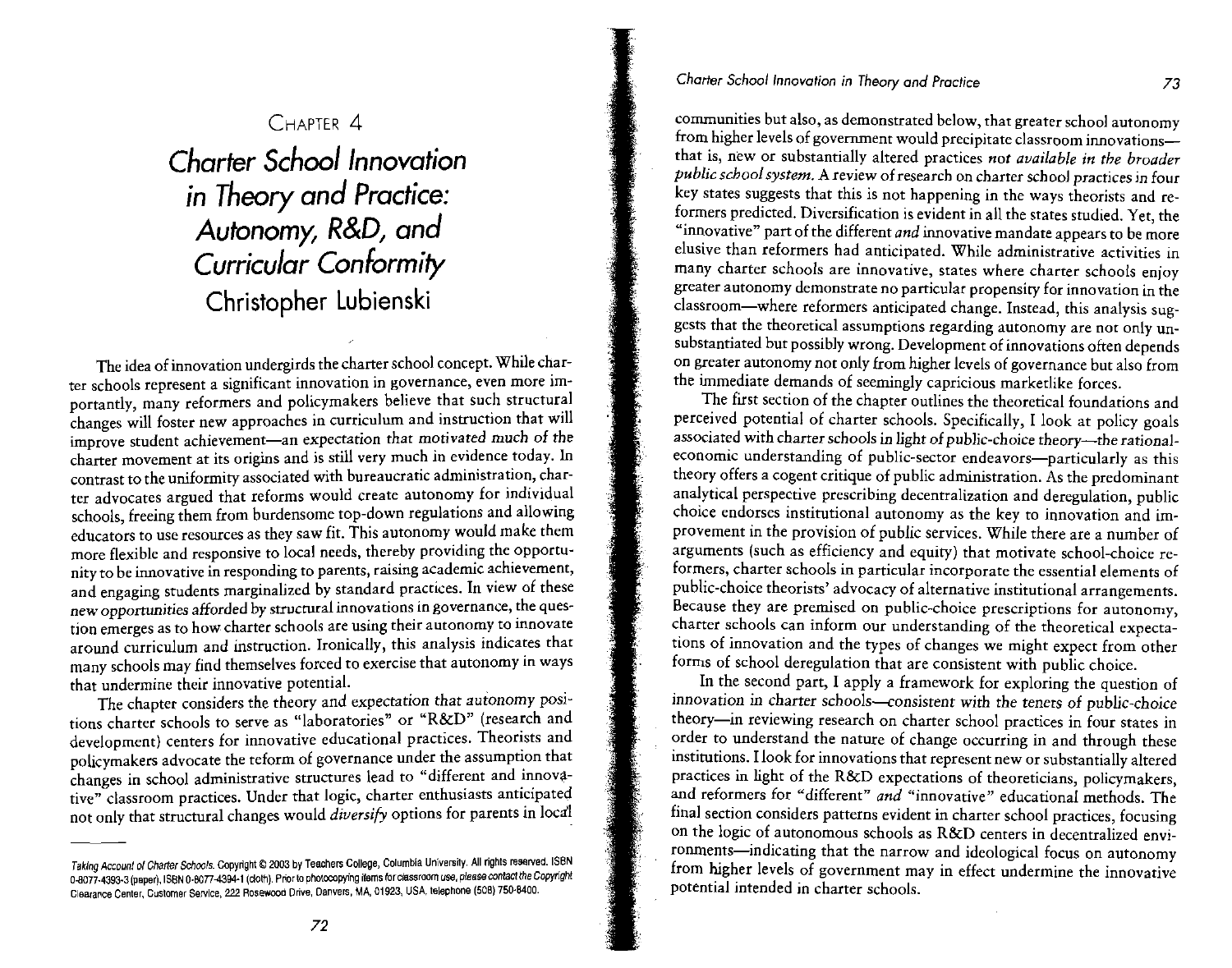# 74 **The Impact of Chorter Schools on Education01 Practices**

# THE THEORY OF CHARTER SCHOOL INNOVATION

Frustration with the state of public schooling over the last two decades mirrors the widespread dissatisfaction with "big government" in general and state administration and regulation in particular-a view popular with many policymakers (see, e.g., Bennett et al., 1998; Finn, 1997; Finn, Manno, & Bierlein, 1996; Osborne & Gaebler, 1992). Indeed, these concerns represent a compelling critique of current approaches to public administration and a coherent theory offering alternative models of public service provision. As the predominant perspective for public policy analysis in recent years, public-choice theory has been influential in policymakers' arguments for decentralizing, deregulating, or otherwise reforming the delivery of many public services through autonomous agencies. Much of the thinking behind charter schools embodies both the public-choice critique of public administration of education and its preferred remedy for the problems inherent in state-run schooling (Garn, 1998). For example, theorists and reformers note that the public school monopoly on state funding for education deprives bureaucratically administered schools of the incentives to serve their clients effectively; therefore, removing the "exclusive franchise" forces schools to respond to consumers or risk losing their funding (see, e.g., Kolderie, 1990; Nathan, 1996; see also Chubb & Moe, 1990). Advocates argue that these aspects of their design position charter schools as laboratories for innovative educational practices that are expected to benefit the school system as a whole.

## Public-Choice Theory and Educational Innovation

Although there are several variants of public choice, theorists generally draw their fundamental assumptions and approaches from neoclassical economic principles in analyzing law, political science, and public administration. This perspective has been widely influential in the last three decades, as evident in the critique and reform of public services--endeavors that have traditionally relied on nonmarket mechanisms outside the scope of economic discipline (Mueller, 1979). Public-choice theorists assume that people, motivated by self-interest, most effectively express their individual preferences in the public sphere much as they do when dissatisfied with services in the private business sector-by exercising the "exit" option and finding a more suitable provider. Moreover, government officials also look after their own individual self-interest. Rather than serving the illusory public interest, public institutions often direct their benefits toward their bureaucrats, or-since they are shielded from market discipline-the special-interest groups to which they are susceptible and whose interests may conflict with those of the gen-

# **Chorter School lnnovotion in Theory and Practice** 75

era1 public (Buchanan, Tollison, & Tullock, 1980; Kalt & Zupan, 1984; Romer & Rosenthal, 1979).

Public-choice theorists elevate the sovereignty of individual consumer preferences over other social or institutional goals, a priority often evident in, for instance, concern for user satisfaction indicators. Public institutions are thought to be most effectively organized if they are responsive to their immediate users rather than to messy and ineffective political and bureaucratic processes. Furthermore, people consuming public services are best arranged in small-scale groups of like-minded individuals-preference "bundles" or "clusters"-in order for their wishes to be most effectively heard and honored. These economic-style principles form the basis of public-choice analysis in its diagnosis of the problems of public administration and its prescription of market-style autonomy for providers.

**Pathologies of Public Administration.** A central tenet in public-choice theory is that there are certain institutional ills inherent in state provision of public services. Public-choice theory holds that self-interested officials will seek to enhance their own power by creating "empires" (a.k.a. fiefdoms, dictatdrships) within and over bureaucracies and public resources (Niskanen, 1971; Romer & Rosenthal, 1979). Rather than promoting local autonomy in order to find new or more effective ways of serving local consumers, government administrators hope only to maintain the status quo or expand their budgets for their own sake; operating outside the incentives and discipline of a market environment, they are inherently incapable of considering true costs and benefits to the public, leading to inefficiencies and inflexibility (Greene, 1996; see also, e.g., Niskanen, 1971).

Similarly, public-choice scholars perceive regulations largely as a means by which entrenched interests insulate, enrich, and protect themselves, since these interest groups are better positioned to organize effectively in advanc- ' ing their interests through regulatory institutions (Kalt & Zupan, 1984; Stigler, 1998). This line of reasoning presumes that public provision or regulation is fraught with anti-innovative constraints. As individuals, groups, or firms seek to control public resources, regulatory regimes are reoriented toward the needs of bureaucrats or the interests that control them (Borcherding, 1977; Buchanan et al., 1980; Rowley, Tollison, & Tullock, 1988). In the case of education, this notion is applied to the "education establishment"-teachers unions, school boards, administrators, and so on-as the entrenched interests that stand in the way of innovation and substantive reform (Levin, 1997). Thus, according to this view, the "over-regulation of traditional schools has stultified educational innovation and responsiveness" (Levin, 2000, p. **3;** see also ; Chubb & Moe, 1990; Doyle, 1994; Peterson, 1990). The implicit solution is deregulation and enhanced autonomy for local providers.

 $;$  ,

 $\frac{1}{2}$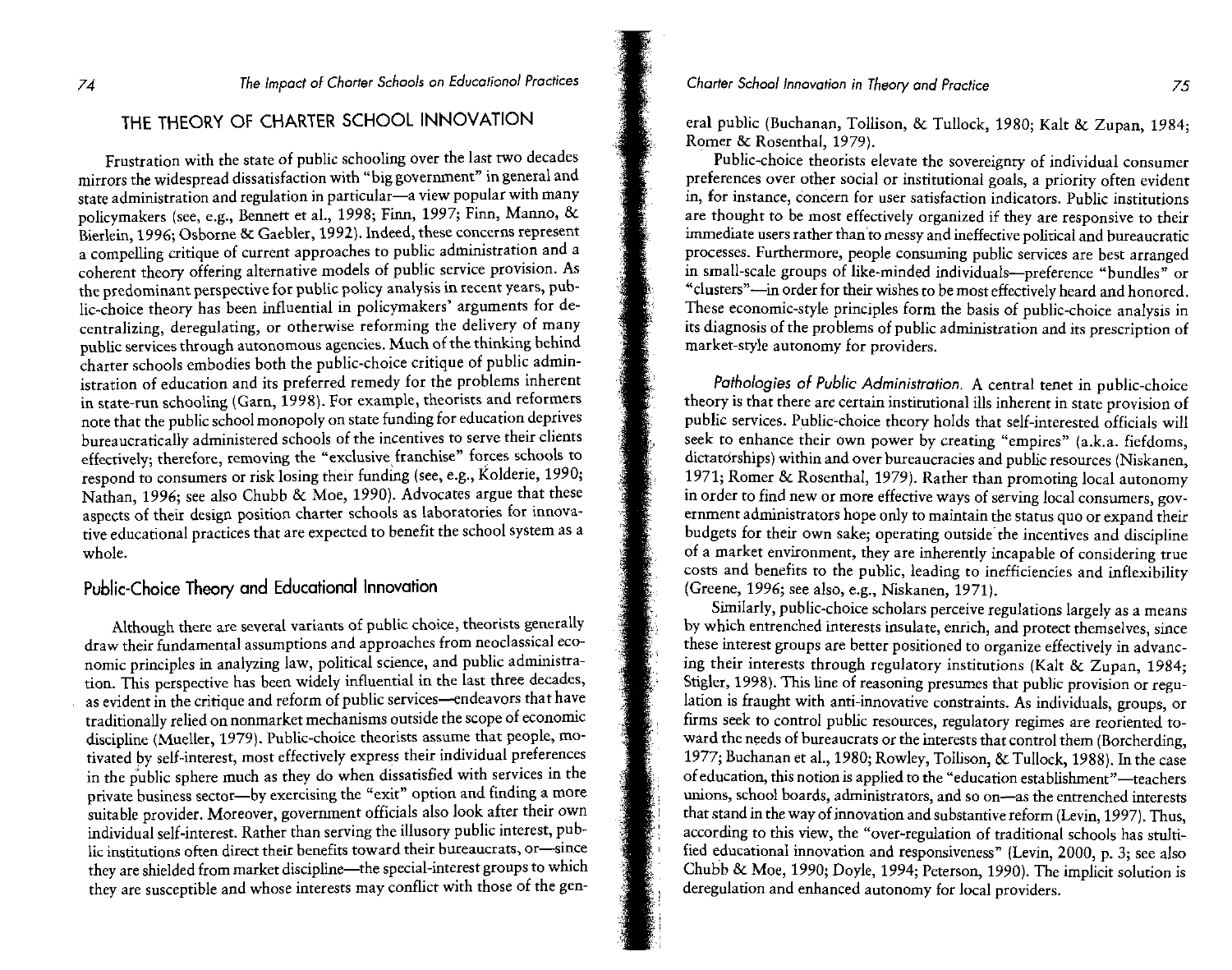As a consumer-oriented perspective, public choice emphasizes the diverse individual preferences of consumers and a perceived contradiction between those consumer preferences and the centralized monopolies that engender disincentives for developing different approaches. Indeed, particularly in the case of state schooling, public-choice theorists point to the uniformity associated with public provision (e.g., Peterson, 1990). Self-interested administrators employ top-down authority, which gives them control over inputs and processes, if not outcomes. Therefore, bureaucrats use such authority to impose standardized practices that maintain their power, rather than practices that may effectively educate diverse children. Minority ethnic groups, or marginal "affinity groups," or "preference clusters" of like-minded individuals are effectiveIy disenfranchised by the bureaucratic and majoritarian political systems that support the status quo-hence the popularity of choice in polls of minority groups (Chubb & Moe, 1990; Gee, 2001; Maranto, 1999; Walberg & Bast, 2001). Broader forms of input that directly influence institutions-referenda, legislated mandates, and so on-are more likely to lead to conflict between groups, produce more bureaucracy to manage those conflicts, and result in less responsiveness to consumer preferences. The result, according to this popular **lie** of reasoning, is that public administration leads to a deadening uniformity whereby each school is "essentially identical to every other" (Finn & Gau, 1998, p. 79; see also Fitzgerald, 1995; Little Hoover Commission, 1996). Furthermore, in view of the widespread sentiment that children learn in different ways, there is a growing backlash in policymaking circles against the "one-size-fits-all" approach associated with common schooling and the administrative-progressive "one best system" reforms (e.g., Finn & Cau, 1998). Thus, in this theoretical perspective, the primary goal of public education is the satisfaction of individual consumer preferences; indeed, public choice does not recognize lofty, value-laden, and seemingly unattainable goals such as civic coherence, the public interest, or the common good--purposes that only invite conflict (Bobrow & Dryzek, 1987). Essentially, choice advocates argue against the old common school as an antiquated approach in a society now characterized by pluralism and diverse parental perspectives on education (e.g., Coleman, 1990; Doyle, 1994).

76

PublicChoice Prescriptions and Charter Schools. In order to he responsive to individual preferences-rather than to the interests of bureaucrats or politicians—public-choice theorists advocate an approach that has been very popular in recent years: limited government through small, local, autonomous institutions that respond to their consumers in the delivery of public services. The antibureaucracy sentiment of public-choice theory is apparent in school reformers' concerns regarding uniformity in state-monopolized education (Garn, 1998; see also, e.g., Kolderie, 1990). In essence, the charter is a grant of autonomy from regulation with the expectation that the school will improve academic results; the particular processes by which it will enhance learning are not specified hut are delegated to the school. In theory, decentralization and autonomy encourage experimentation and diverse options in many consumer markets. Therefore, theorists suggest that similar dynamics would be useful in forcing schools away from rigid, top-heavy administrative models and encouraging new approaches for educating students (e.g., Coleman, 1990; Hoxby, 1994).

Charter schools are premised onindividual (or family) choices where such choices are thought to best reflect the diverse preferences of the choosers. Since communities are shaped around common interests and values, charter schools give form to such communities around educational issues (Clayton Foundation, 1999; Viteritti, 1999)-what public-choice theorists would see as homogeneous preference clusters that reduce conflict over school issues in the wider context ie.g., Chubb & Moe, 1990). Theorists argue that, in a deregulated and decentralized system, schools will have to strive to attract these groups, resulting in innovations in both the types of education available and the processes by which more efficient and effective education is provided. And if a school fails to meet the diverse needs of consumers, parents have the right or responsibility to seek satisfaction of education preferences elsewhere—thereby holding publicly funded providers accountable to users through the threat or exercise of an exit option not available in pupil assignment systems (Manno, Finn, Bierlein, &L Vanourek, 1998b; Vanourck, Manno, Finn, & Bierlein, 1997).

Therefore, although there are other motivations and justifications (such as pareutal involvcment, teacher empowerment, etc.) that serve as catalysts for school choice, charter reforms bear the unmistakable imprint of publicchoice theory in the diagnosis of the pathologies of state provision and the adoption of alternative institutional arrangements. In bypassing bureaucratic ; regulatory authority, charter schools are expected to unleash the innovative potential of educators as autonomous schools compete to meet diverse needs <sup>8</sup>; within their local area.

# , **Innovation** as **a Policy Objective for Charter** Schools

:!

,

Innovation is a frequently cited goal in charter school advocacy for three related reasons, which, together, demonstrate the perceived need for new approaches in the education system. First, in keeping with the values of publicchoice theorists, a system of school choice presupposes a range of options from which parents may choose. Quite often, innovation is cast as the means of developing and diversifyingoptions that meet the preferences of users, and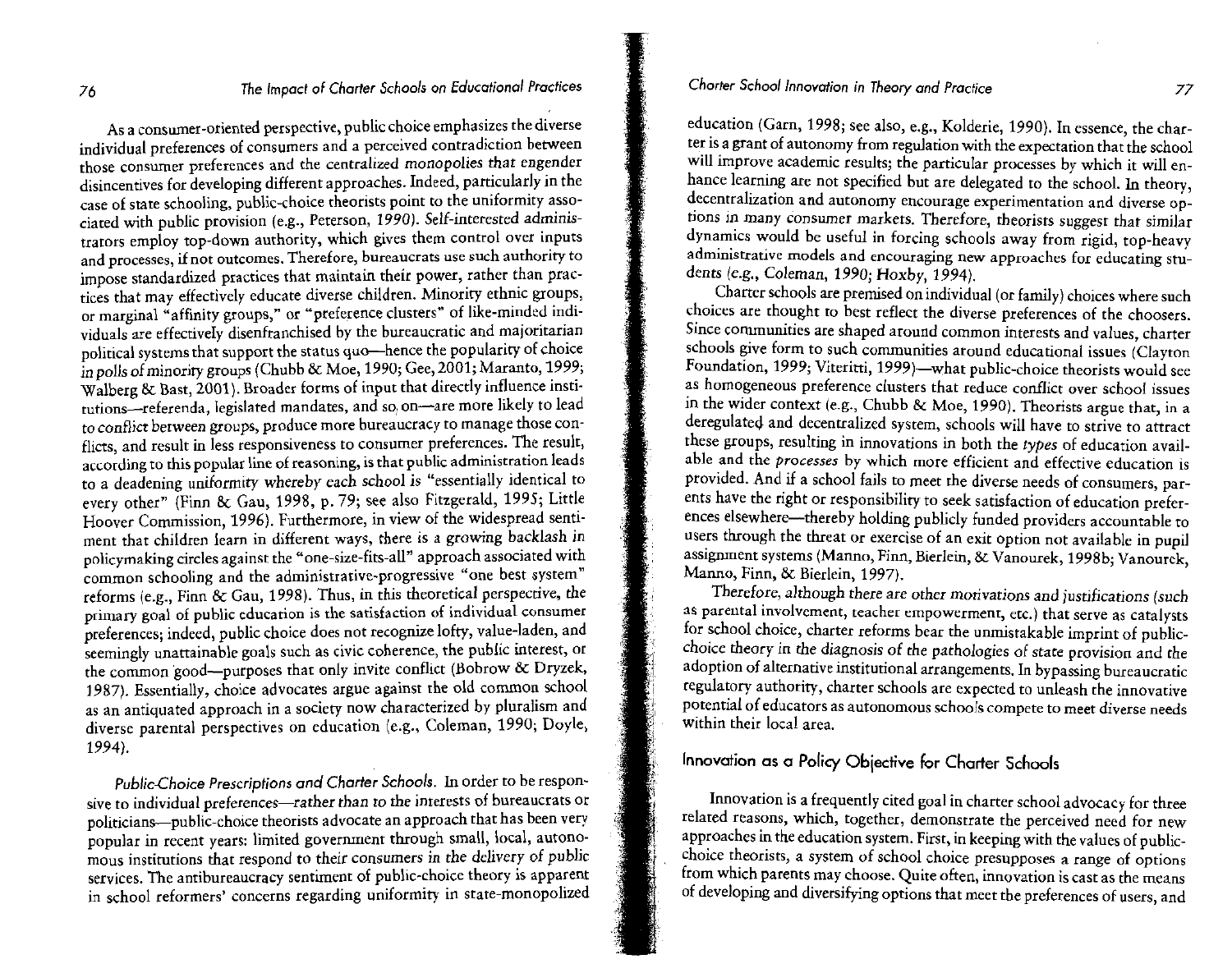## **78** The Impact of Charter Schools on Educational Practicer

charter schools are specifically designed to manifest the theoretical potential for innovation. Second, innovation may lead to improvements in educational practices, and, presumably, increased achievement. **As** laboratories or R&D centers for curricular and instructional strategies, charter schools have the autonomy to experiment with different approaches for finding more effective practices for educating children-"with the perceived assumption that such innovations will produce identifiable improvements in student achievement" (Wohlstetter & Griffin, 1998, p. **3;** see also, e.g., Clayton Foundation, 1997, 1998; Lane, 1999). Finally, charter schools can innovate to meet the preferences of people traditionally marginalized by standard practices in the state system. Individuals and groups whose pedagogical or content preferences are not represented in the standard curriculum can choose a school geared to their needs.

Thus, by changing the governing structures in which schools operate, charter school reforms change the environment-the institutional autonomy of schools from centralized bureaucratic regulations, the opportunities to try new approaches, and the incentive to attract and maintain interest. These changes are intended to secure the ultimate goals of increased achievement and parent satisfaction. The logic can be outlined as shown in Figure 4.1.

While many school reform strategies specify particular processes, this approach reconfigures the institutional environment in which schools operate (Hentschke, 1997; Lubienski, 2001c). Such structural reforms are designed to create incentives and opportunity space for educators to use their autonomy and flexibility to develop processes for enhancing student achievement and meeting parental preferences. Many reformers frame choice, deregulation, and innovation as the intermediate goals necessary for increasing achievement. Moreover, innovation and diversification are primary goals for those reformers seeking to find ways of engaging children and communities traditionally marginalized by the one-size-fits-all uniformity associated with the status quo (e.g., Flaherty, 1995; Fulford, Raack, & Sunderman, 1997; Lane, 1999).

While not to be overstated, the significance of encouraging innovations in schooling should not be slighted, since it is often central to arguments for, and expectations of, school choice. Certainly, innovation should be seen as the means to other goals rather than as an end in itself (although its frequent and close association with charter schooling in the policy literature often suggests otherwise). Still, the notion that autonomous schools, motivated by competition, will develop innovative practices is an assumption widely embraced by many groups-theorists, legislators, teachers, and charter founders.

Such assumptions are explicit in the laws authorizing charter schools. The legislation varies across states, with laws allowing more autonomy and greater ease of entry generally regarded as "stronger" laws (Center for Edu-

# Charter School lnnovarion in Theory and Practice **<sup>79</sup>**

**TRANSFORMED INPUTS ENVIRONMENT (Structural )**<br> **(Structural )**<br> **(Opportunity Space/**  $\longrightarrow$  OUTCOMES **Reforms)**<br>
Policy Objectives) *(Final Gools)* **Reforms) Policy** Objectives) **(Final Goals)**  Policy Objectives) (Final Goals)<br>Decentralized • Entrepreneurial • Student autonomy management / achievement • Consumer choice administration • Customer (open enrollment, • Teacher autonomy and satisfaction mobile per-pupil professionalism<br>funding)  $\frac{1}{2}$  curricular and<br>Provider competition  $\frac{1}{2}$  redagogical impedagogical innovations Deregulation • Equity *I* access to new Accountability to educational opportunities authorizer (public) • Privatization<br>for results for results<br>
Adcountability to involvement<br>
parental (private) parental (private) **Incentives for preferences** responsiveness to consumers

*Note:* Adapted from Miron & Nelson, 2002.

cation Reform, 2001a; Viteritti, 1999). According to charter enthusiasts, stronger laws "shape the scope, adequacy, quality, innovative-ness, and educational value of charter schools" by providing more opportunities and incentives for educators to exercise autonomy (Vanourek et al., 1997, p. **3).**  Under the assumption that "public schools must be provided with an option for more autonomy over their administration, operations, and expenditures," the law in Washington, D.C., authorizes charter schools in order to "stimulate the use and development of different and innovative teaching methods" (D.C. Law 11-135, S 103, 43 DCR 1699). California's charter school law also seeks to "encourage the use of different and innovative teaching methods" (California Education Code 47600). In fact, innovation is specified as a policy goal in over 75% of the charter school laws, with virtually all of those explicitly seeking innovations in instructional practices such as teaching methods. No other goal-including academic achievement and the diversification of programmatic options-is mentioned more frequently.<sup>1</sup> Indeed, the rate at which this purpose is cited in legislation has increased substantially; it is cited in all laws passed since 1998. Hence, policymakers appear to assume a causal connection between structural reforms (e.g., school

**Figure 4.1.** Charter school logic **model** 

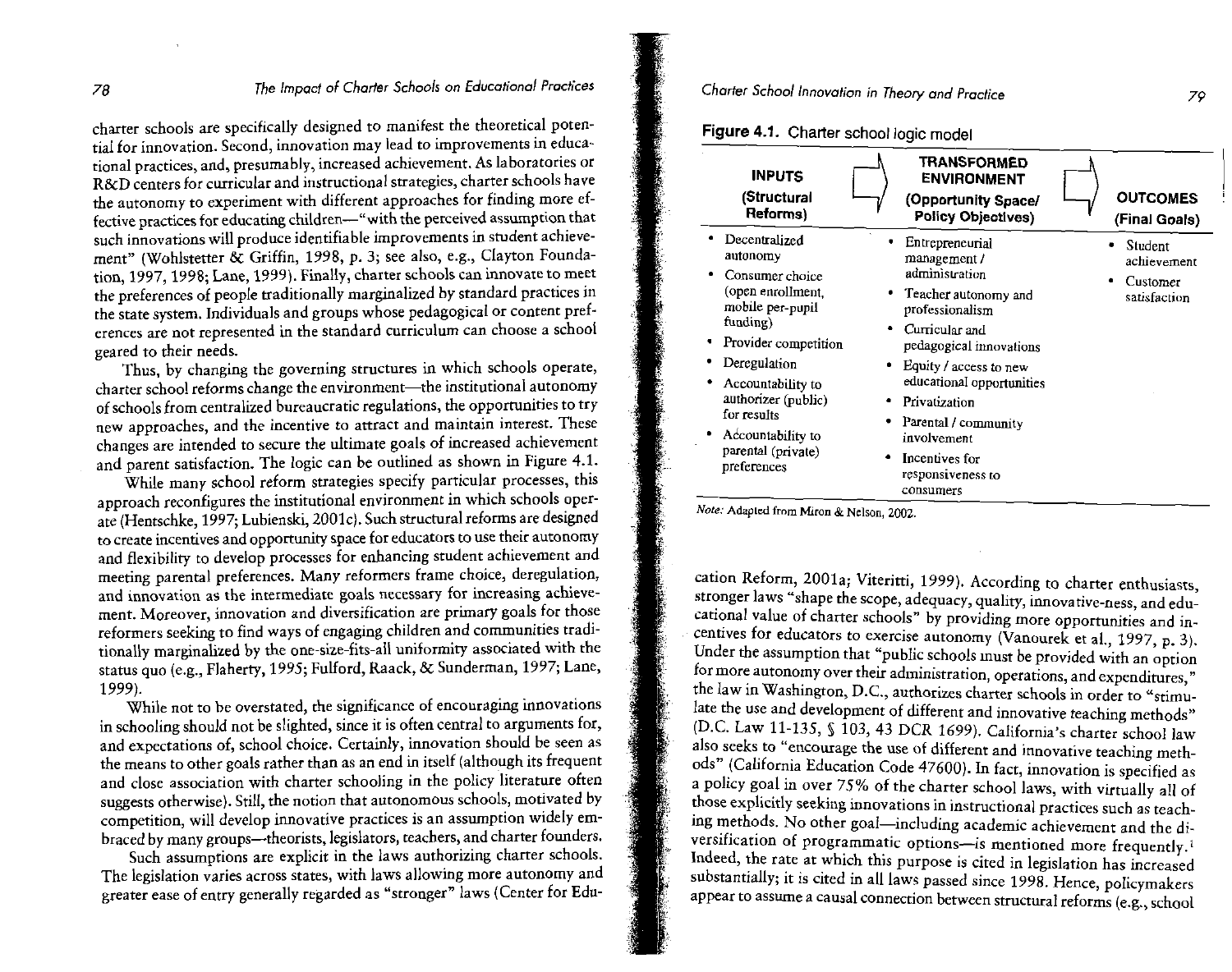autonomy, competition, choice) and innovations in classroom practice. This is significant: Legislators, consistent with assumptions of public choice theory, expect that changes in school administrative structures will lead to "different and innovative" practices in the classroom.

Charter school authorizers display similar assumptions. For instance, the schools authorized by Central Michigan University-the most active chartering agency in Michigan-must "be pillars of innovation in instruction" (cited in Khouri, Kleine, White, & Cummings, 1999, p. 25). In Colorado, over 42% of individual charter schools identified innovations in teaching and learning as a goal in their mission statements (Clayton Foundation, 1997). Indeed, teachers often seek employment at charter schools anticipating more freedom to try "innovative methods" in pursuing their educational philosophy (Clayton Foundation, 1998,1999; Vanourek, Manno, Finn, & Bierlein, 1998). Parents and charter school founders express similar assumptions (Clayton Foundation, 1998, 1999; RPP International, 1998; RFP International, 1999; SRI International, 1997; Vanourek et al., 1997). Medler (1996), for example, reports from his survey of 110 charter schools that innovation was one of the top three reasons for founding a school, well ahead of other objectives such as increased autonomy (see Education Commission of the States &Nathan, 1995). Reform advocates, policymakers, and analysts endorse the expectation for educational innovations with remarkable frequency.

Thus, a substantial, bipartisan, and consistent consensus presumes that structural changes-the decentralization and deregulation manifested in charter school reform-have the potential to induce innovation in educational practices. Many people from a wide variety of backgrounds and perspectives concur in the presumption that the likelihood of achieving innovation and uniformity is a result of institutional design. Indeed, many reformers cast charter schools as R&D centers or laboratories to break the mold of standard classroom practices (Wohlstetter & Griffin, 1997; see also, e.g., Halpern & Culbertson, 1994). In fact, prominent charter advocates agree that the *"R&D* potential is an importantpart ofany policy-oriented appraisal of the charter phenomenon" (Manno et al., 1998b, p. 490; emphasis added).

# ANALYZING INNOVATION IN CHARTER SCHOOLS

Relatively clear expectations for innovation have become more problematic when observers try to appraise the charter school movement. Semantic debates over what we mean by "innovation" slight the important goal of understanding the potential of structural reforms to bring about substantive changes in the core practices of schooling. Some argue that innovation should be defined "as conventionally understood (e.g., something new)" (Good &

Braden, 2000, p. 145; see also Stout & Garn, 1999). Others believe diversification of options for local residents is sufficient (Hassei, 1999b; Manno **et** al., 1998b). However, the question here is not so much whether charter schools are innovative in their own *individual* contexts. Instead, in view of the public-choice concerns with the pathologies of public provision, the question is whether charter schools-as R&D centers-can develop practices that are new within the publicly funded school system.

To examine the expectation that autonomy would encourage innovation, I reviewed 39 research andlor evaluation reports on charter school practices in Arizona, California, Colorado, and Michigan. Together, these four states are home to over 45% of all charter schools in the United States. According to charter advocates, they are among the most dynamic sites for this reform in terms of the strength of their authorizing legislation and extent of charter activity (e.g., Center for Education Reform, 2001b). Furthermore, they have been the subject of numerous evaluations and studies, providing a broad and often longitudinal basis for this analysis. The reports used here are studies that dealt with the issue of innovation in charter schools as either a central or ancillary yet significant consideration, and presented primary evidence on charter school practices from one or more of these states.<sup>2</sup> These reports are based on a range of methods and data, including examinations of curricular materials, classroom observations, interviews with employees and parents, and innovations self-reported by charter school operators; they were produced by researchers with a range of perspectives on charter schools.

This chapter employs two considerations for analyzing and understanding the significance of charter school practices reported as innovations.

At what level within institutions does the practice represent change? I distinguished between administrative changes (organization-level practices and structural designs that do not directly impact classroom techniques or content) and educational changes (practices regarding curricular content and instructional strategies with immediate impact at the classroom level) (following Daft & Becker, 1978, ch. 5; regarding juxtaposing innovations in form and content, see also Meyer, 1992). Of course, there is room for interpretation in classifying specific practices as such; thus, some practices are listed in both categories.

To what extent does the practice represent change across educational sectors? If, as public-choice theorists have argued, the problems with public schools are symptomatic of a top-down bureaucratic culture, and if those problems appear in the classroom as stagnant and uncreative teaching and learning, then modifying that governance structure by increasing autonomy would induce innovations in classroom practices. Under this logic, innovative practices developed in charter schools would not be developed otherwise in schools administered directly by district bureaucracies. Thus, the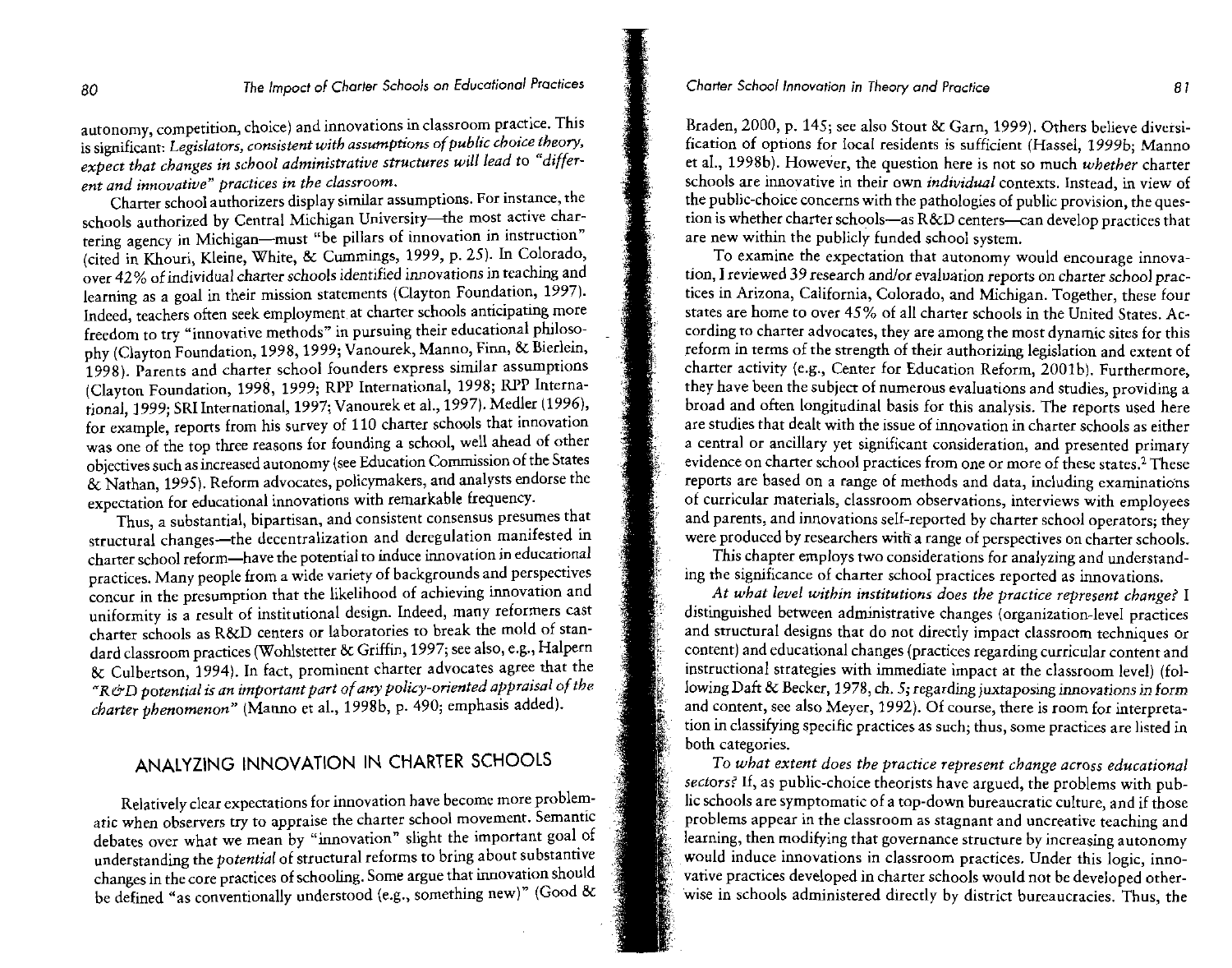# **<sup>82</sup>**rhe Impact of Charter Schools on Educafianal Practices Charter School Innovation in rheory proc,jce **<sup>83</sup>**

unit of comparative analysis is the school sector, as characterized by governance-that is, noncharter public schools (hereafter referred to as district schools) and charter schools. Therefore, I examined the unique and distinc-The characteristics of charter school practices within the broader context of **ADMINISTRATIVE EDUCATIONAL EDUCATIONAL EDUCATIONAL EDUCATIONAL EDUCATIONAL** 

However, the R&D argument from public-choice theory posits that the autonomy afforded to charter schools will encourage practices that are innovative not simply at the local level but also within the broader publicly funded sector—that is, practices not already evident in district-administered funded sector--that is, practices not already evident in district-administered<br>schools. Most of the studies reviewed here described a number of educational sector but previously existed in district schools. Inasmuch as the ties are already in use in bureaucratically administered districts. While a agnosis of bureaucratic administration from which it emerges,<br>A consider the strategy of autonomy afforded to charter Montessori approach, block scheduling, or integrated themes may appear Third, despite differences in the degrec of autonomy afforded to charter Third, despite differences in the degree of autonomy afforded to charter innovative in a local context, they have not been developed by the charter

| able 4.1. Charter school practices reported as innovations in four |  |
|--------------------------------------------------------------------|--|
| states                                                             |  |

| $\frac{1}{2}$                                                                                                                                                                                                                                                                                                                                                                                                                                                                                                                                                                                                                                                                                                                                                                                                                                                                                                                                                                                                                                                                                                                                                                                                                                                                                                                                                                                                                                                                                                                                                                                                                                                                                                                                                                                                                                                                                                                                                                                                                                                                                                                                                                                                            |                       |                                                                                                                                                                                                                                             |                                                                                                                                                                                                                                                                                                                                              |  |
|--------------------------------------------------------------------------------------------------------------------------------------------------------------------------------------------------------------------------------------------------------------------------------------------------------------------------------------------------------------------------------------------------------------------------------------------------------------------------------------------------------------------------------------------------------------------------------------------------------------------------------------------------------------------------------------------------------------------------------------------------------------------------------------------------------------------------------------------------------------------------------------------------------------------------------------------------------------------------------------------------------------------------------------------------------------------------------------------------------------------------------------------------------------------------------------------------------------------------------------------------------------------------------------------------------------------------------------------------------------------------------------------------------------------------------------------------------------------------------------------------------------------------------------------------------------------------------------------------------------------------------------------------------------------------------------------------------------------------------------------------------------------------------------------------------------------------------------------------------------------------------------------------------------------------------------------------------------------------------------------------------------------------------------------------------------------------------------------------------------------------------------------------------------------------------------------------------------------------|-----------------------|---------------------------------------------------------------------------------------------------------------------------------------------------------------------------------------------------------------------------------------------|----------------------------------------------------------------------------------------------------------------------------------------------------------------------------------------------------------------------------------------------------------------------------------------------------------------------------------------------|--|
| chools) and charter schools. Therefore, I examined the unique and distinc-<br>ive characteristics of charter school practices within the broader context of                                                                                                                                                                                                                                                                                                                                                                                                                                                                                                                                                                                                                                                                                                                                                                                                                                                                                                                                                                                                                                                                                                                                                                                                                                                                                                                                                                                                                                                                                                                                                                                                                                                                                                                                                                                                                                                                                                                                                                                                                                                              | <b>STATE</b>          | <b>ADMINISTRATIVE</b><br><b>INNOVATIONS</b>                                                                                                                                                                                                 | <b>EDUCATIONAL</b><br><b>INNOVATIONS</b>                                                                                                                                                                                                                                                                                                     |  |
| ducation.<br>According to the evidence reported in these studies, charter schools are                                                                                                                                                                                                                                                                                                                                                                                                                                                                                                                                                                                                                                                                                                                                                                                                                                                                                                                                                                                                                                                                                                                                                                                                                                                                                                                                                                                                                                                                                                                                                                                                                                                                                                                                                                                                                                                                                                                                                                                                                                                                                                                                    |                       | States granting high degrees of autonomy to charter schools'                                                                                                                                                                                |                                                                                                                                                                                                                                                                                                                                              |  |
| ngaging in a wide array of practices at many levels. Table 4.1 lists practices<br>ited as innovations by charter schools and/or researchers in these states.<br>A survey of these practices suggests several discernible themes. First,<br>charter schools are engaging in a number of activities at the administrative<br>evel that appear to be new and distinctive in the broader public sector. For<br>instance, charter schools are experimenting with merit-pay plans, market-<br>ing, parental involvement contracts, and financial arrangements that give<br>them access to private capital—most of which are substantially new to the<br>publicly funded education sector. This notable list of innovations would seem<br>to lend support to the public-choice thesis. However, under the charter school<br>logic model (see Figure 4.1), these administrative innovations are an imme-<br>diate result of the structural changes fashioned as policy <i>inputs</i> for charter<br>schools, not an end in themselves. It is worth remembering that such changes<br>in institutional conditions are intended to induce innovations in teaching<br>methods, according to the expectations of policymakers, teachers, and<br>others-as charter advocate and Education Leaders Council CEO (and former<br>Arizona state superintendent) Lisa Graham Keegan (1999) notes in her cri-<br>tique of district schools, "You have to go beyond advertising and outreach<br>and get down to the classroom level" (p. 193).<br>Second, by their nature, charter schools are increasing options for par-<br>ents in specific localities. Whereas a district may have embraced new math,<br>a charter school may now be offering Saxon math (a traditionalist curricu-<br>lum emphasizing review and practice). In Colorado, charter schools were<br>among the first to employ Hirsch's "core knowledge" curriculum. Thus, by<br>diversifying the range of programmatic options available for some parents,<br>charter schools are embracing practices that can be seen as innovations from<br>the perspective of parents in a local education market.<br>However, the R&D argument from public-choice theory posits that the | Arizona <sup>2</sup>  | employment practices<br>block scheduling<br>nongraded classes<br>smaller class size<br>use of advertising<br>computer-based                                                                                                                 | • arts focus/integrated arts<br>back-to-basics<br>computer-based<br>core knowledge<br>great books focus<br>Montessori<br>multiple intelligences emphasis<br>Saxon math<br>Waldorf<br>thematic curriculum<br>business focus<br>portfolios<br>child-centered<br>active learning<br>block scheduling<br>nongraded classes<br>smaller class size |  |
|                                                                                                                                                                                                                                                                                                                                                                                                                                                                                                                                                                                                                                                                                                                                                                                                                                                                                                                                                                                                                                                                                                                                                                                                                                                                                                                                                                                                                                                                                                                                                                                                                                                                                                                                                                                                                                                                                                                                                                                                                                                                                                                                                                                                                          | Michigan <sup>3</sup> | management and operations<br>corporate governance<br>smaller school/class size<br>employment practices<br>parent involvement<br>contracting-out services<br>advertising<br>all-day kindergarten<br>finance arrangements<br>student uniforms | ethnic-based curricula<br>technology theme<br>school-to-work focus<br>whole-school programs<br>theme-based<br>basics/core knowledge focus<br>character/citizenship focus<br>multicultural emphasis<br>parent involvement<br>smaller school/class size<br>all-day kindergarten<br>student uniforms                                            |  |

schools. Most of the studies reviewed here described a number of educational practices are innovative, their prior existence in district schools challenges practices as innovative. Yet, on closer inspection, virtually all the R&D function for charter schools and undermines the public-choice di-<br>agnosis of bureaucratic administration from which it emerges.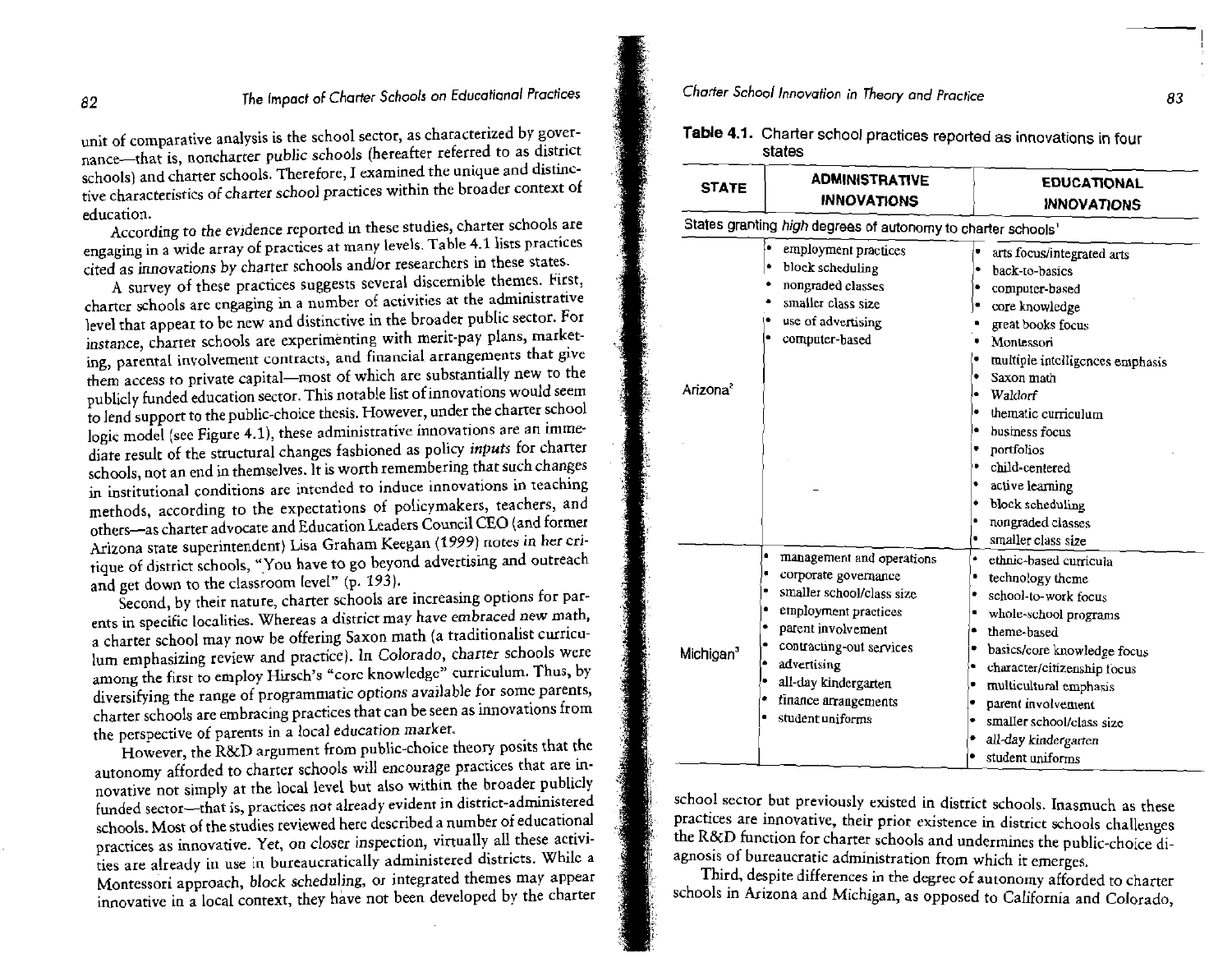### **Table** 4.1. (continued)

|                         | States granting <i>moderate</i> degrees of autonomy to cnarter schools                                                                                                                                                                                                                                     |                                                                                                                                                                                                                                                                                                                                                                                                                                                                                                                                                                       |
|-------------------------|------------------------------------------------------------------------------------------------------------------------------------------------------------------------------------------------------------------------------------------------------------------------------------------------------------|-----------------------------------------------------------------------------------------------------------------------------------------------------------------------------------------------------------------------------------------------------------------------------------------------------------------------------------------------------------------------------------------------------------------------------------------------------------------------------------------------------------------------------------------------------------------------|
| California <sup>®</sup> | employment practices<br>finance arrangements<br>parental involvement<br>requirements<br>home-based instruction<br>technology-based instruction<br>۰<br>site-based decision making<br>(SBDM)<br>focus on specific populations<br>individual education plans (IEPs)<br>block scheduling<br>multi-age elasses | parental involvement requirements<br>home-based instruction<br>٠<br>project-based instruction<br>٠<br>technology-based instruction<br>$\bullet$<br>focus on specific populations<br>$\bullet$<br>individual education plans (IEPs)<br>۱.<br>field trips<br>٠<br>hands-on learning<br>۰<br>arts focus<br>٠<br>college prep<br>٠<br>child-eentered approach<br>٠<br>leadership emphasis<br>$\bullet$<br>basic math<br>۰<br>block scheduling<br>$\bullet$<br>service learning<br>Waldorf<br>۰<br>Montessori<br>٠<br>integrated curriculum<br>٠<br>multi-age classes<br>۰ |
| Colorado®               | employment practices<br>۰<br>merit pay<br>۰<br>multi-age grouping<br>۰<br>focus on at-risk/gifted students<br>٠<br>extended schedule<br>۰<br>block/nontraditional scheduling<br>٠<br><b>SBDM</b><br>۰<br>support for homeschooling<br>۰                                                                    | thematic/interdisciplinary instruction<br>٠<br>technology focus<br>۰<br>core knowledge curriculum<br>٠<br>community-as-classroom<br>٠<br><b>IEPs</b><br>٠<br>multi-age grouping<br>٠<br>focus on specific subjects<br>character education<br>٠<br>hands-on/active learning<br>focus on at-risk/gifted students<br>٠<br>extended schedule<br>٠<br>block/nontraditional scheduling<br>٠<br>foreign language requirements<br>٠<br>student-centered<br>٠<br>support for homeschooling                                                                                     |

1. Center for Education Reform (2001a).

2. Gifford, Phillips, & Ogle (2000); Glassman (1998); Stout & Gam (1999).

**3.** hen,Plank, & **Sykes (1999); Dpkikgraaf** & **Lewis (1998); Horn &Miron (1999,2000);Khoun**  et al. (1999): Mintrom (2000); Miron & Nelson (2002); Plank & Sykes (1999); Reynolds (2000). 4. Center for Education Reform **(2001).** 

- **5. Anderson** & **Marsh (1998);** Beeker, **Nakagawa.** & Cowin **(1997): Corwin** & **Flaherty (1995);**
- Flaheny **(1995);** Link, **Gordon,** & **Khanna (1999):** Liule **Hoover Cummission (1996);** SRI **lnternaitonal(l997);** Wells et **al. (1998).**
- 6. Clayton Foundation (1997, 1998, 1999); Colorado Department of Education (2001); Fitzgerald (1995,2000).

# Charter School Innovation in Theory and Practice **85**

there do not appear to be substantial differences in the types of activities reported as innovative in these states. This is a significant point: Whereas public-choice theorists argue that autonomy from centralized bureaucratic mandates is an essential element in inducing innovations, the very real differences in autonomy (the degrees of deregulation, institutional sovereignty, legal and operational integrity, fiscal independence from the district, etc.) in these states do not appear to generate substantial differences in the types, nature, or extent of charter schools innovations. In Arizona, for instance, local districts sponsor 23% of the charter schools, and the figure is about 16% in Michigan. While these states are often noted for the dynamic nature of their education markets, practices reported as charter school innovations are quite comparable to those in California and Colorado, where charters are typically sponsored by local districts.

Theoretically, charters do offer educators the opportunity to sustain alternative practices apart from shifts in district policy. For example, many of the practices in charter schools reflect child-centered progressive ideas that have fallen in and out of favor in various public schools. On the other hand, the-largest discernible proportion of charter schools by far are using their autonomy to provide "basics" or traditional curricula (see Center for Education Reform, 1997, as cited in Price, 1998; Center for Education Reform, 2000; Hassel, 1998). Likewise, some charters may have an impact through ethnic-oriented themes, since many are effectively (if controversially) ex-<br>empted from ideological commitments to common schooling (Lubienski,  $2001a$ ). Another area where charters may outpace district schools over the long tun is in online learning, since for-profits are looking at new ways of delivering distance education, particularly to homeschooling consumers. : Nevertheless, despite the potential for charters to develop innovations in these specific areas, the public-choice predictions regarding an educational laboratory function for charter schools appear to be misguided.

# ;I **UNDERSTANDING PATTERNS IN CHARTER SCHOOL PRACTICES**

# :' **Explaining the Lack of Innovation in Charter Schools**

' ! č.

;,,

There are two readily apparent but unsubstantiated explanations for the paucity of new educational innovations emerging from charter schools. The most obvious may be the relative newness of the reform, which has existed for only slightly more than a decade. However, one might expect innovations to occur *more rapidly* at the advent of these reforms, particularly with new or start-up schools where high proportions of new teachers are not yet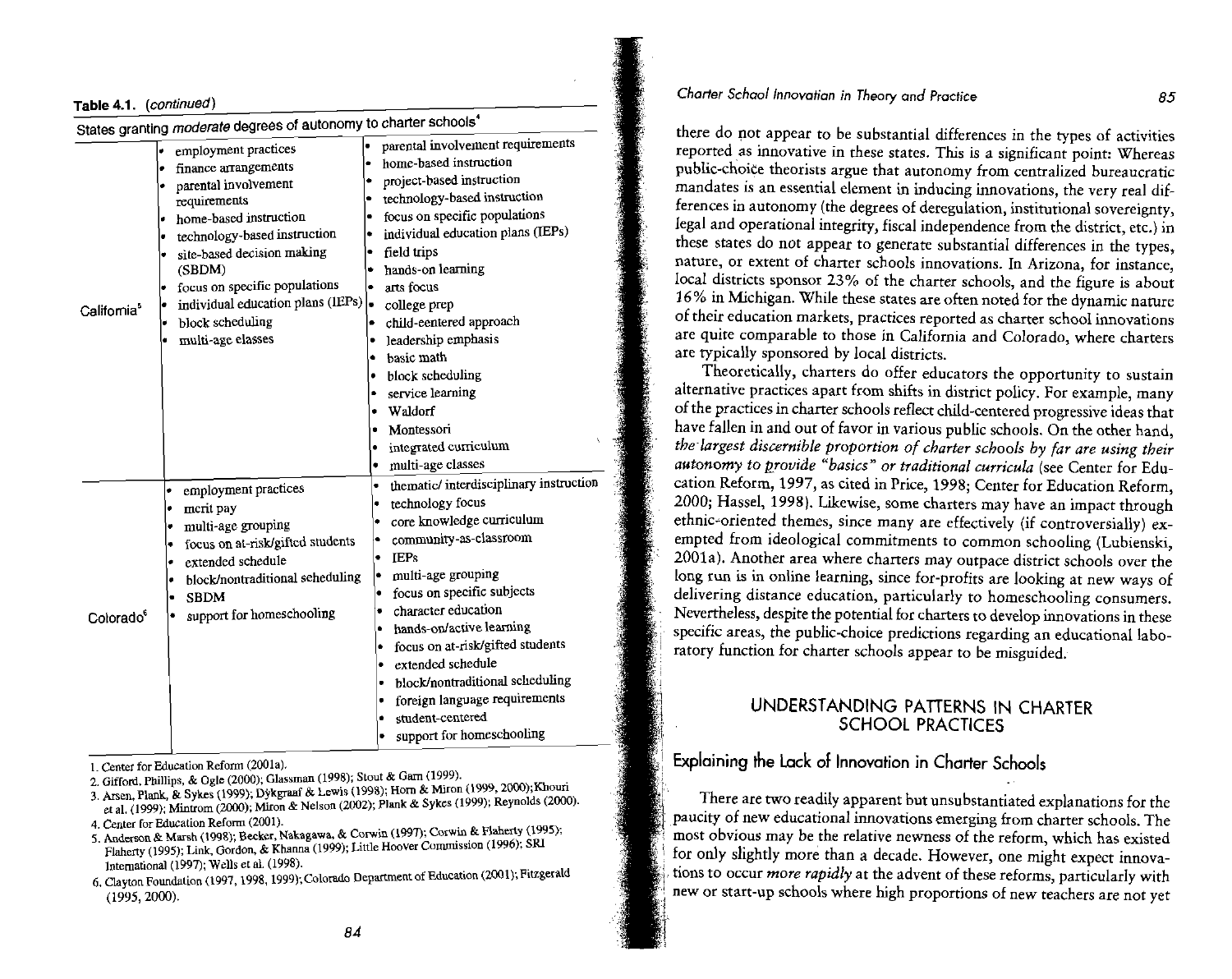# Charter School lnnovotion in Theory and Proctice <sup>87</sup>

set in their instructional strategies. In fact, the patterns evident in **U.S.** charter schools are quite consistent with the outcomes of school reforms in other nations with a longer and more comprehensive track record of leveraging autonomy, deregulation, and decentralization. Research on comparable reforms in Chile, Bngland/Wales, and New Zealand, for instance, indicates that anticipated innovations never really materialized in ways theorists and reformers predicted. Indeed, independent schools often used their administrative autonomy to avoid new and innovative educational practices, frequently embracing traditionalist approaches over time, while the bureaucratic sector often produced more innovations (Gauri, 1998; Lauder & Hughes, 1999; Lubienski, 2001b; Whitty, Power, & Halpin, 1998; Woods, Bagley, & Glatter, 1998).

The other obvious but unfounded explanation is that although policymakers may have wanted to promote innovation, in designating parents as choosers, they selected an inherently cautious group of consumers who are not particularly interested in innovation so much as a solid, basic academic education for their children (e.g., Arsen, Plank, & Sykes, 1999; Hassel, 1999b; Lane, 1999; Plank & Sykes, 1999). Apart from esscntializing the motivations of parents, there may be some truth to this view. But it misses the point. The thinking behind charter schools is not simply that they will offer innovative 'products" if parents want them. Instead, charter schools are granted autonomy with the expectation that they will use it to develop innovative processes for better satisfying consumers' demands. That is, consumers may not be looking for innovations, but consumer demand is supposed to cause innovation, even if the demand is not for innovation itself (see Hill **BC** Jones, 1989).

# **Rethinking the R&D Objective**

Policy analysts seem to be at a loss for explaining the parterns of practice apparent in charter schools. Yet, inasmuch as ideals such as innovation and diversity are worthy goals, understanding these patterns is crucial as policymakers increasingly embracc autonomy, decentralization, and deregulation through this and other school-choice reforms. Most frequently, policy recommendations focus on either expanding deregulation to free up marketlike mechanisms or adding supporr structurcs so that charter schools can use their autonomy more effectively in developing innovations. In this view, if authority were more decentralized, and autonomous schools were put in more marketlike environments, they would likely fulfill their presumed potential in inducing substantive change in core practices. Their uneven record to this point, in this line of thinking, indicates only isolated incidents of market failure-in view of start-up effects, peculiar consumer preferences, or continued state regulation, for example. Consequently, while reformers did not

necessarily anticipate these problems, they believe they can address them through simple policy correctives (e.g., parent information centers, communication networks to diffuse innovations, etc.). Here I suggest another possibility: that the paucity of innovation in classroom practice evident in these states is not simply *in* spite of structural reforms. Instead, the very forces that were unleashed in the drive for autonomy may encourage curricular conformity and standardization.

Organizational Theory and Innovation. There is, in fact, an esrablished perspective from organizational theory that considers the internal logic of markctlike environments-the conditions sought by structural reforms of school governance (DiMaggio & Powell, 1983). This descriptive theory suggests outcomes that are rather counterintuitive to public-choice prescriptions, but help explain the apparent disconnect between the seemingly tight logic of public-choice theory and the actual record of charter school innovation. While reformers have tried to make more schools autonomous within such environments, according to organizational ecologists, the uncertainties of these environments can have the unintended consequence of constraining innovation. Independent schools seeking to survive such conditions may more easily cmulate successful models than engage in costly and risky innovations themselves.

For instance, DiMaggio and Powell (1983) observe that "in fields characterized by a high degree of uncertainty, new entrants, which could serve as sources of innovation and variation, will seek to overcomc the liability of newness by imitating established practices within the field," focusing their activity on "appearances" (p. 156; see also Hannan & Freeman, 1977). Furthermore, such trends are typical with established organizations in environments where multiple providers offer services in a recognizable "product field" such as schooling-conditions referred to as "monopolistic competition" by economists. While providers may differentiate their services, the distinctions are often symbolic matters of image and advertising rather than the result of substantive innovation (Mansfield, 1970). Thus, it is conceivable that similar forces may be promoting administrative, image-oriented innovations while constraining educational change, even for those schools specifically designed to develop innovations in classroom practices.

hdeed, many educators are attracted to the charter concept because of the perceived opportunities for professional independence, autonomy from bureaucratic control, and the chance to pursue a specific vision (Clayton Foundation, 1998, 1999; Fuller, 2000; Vanourek et al., 1998). Yet many teachers change their initially optimistic views after working in the schools. For example, in a study of Michigan charter schools, the percentage of teachers agreeing with the statement "The school will support/is supporting inno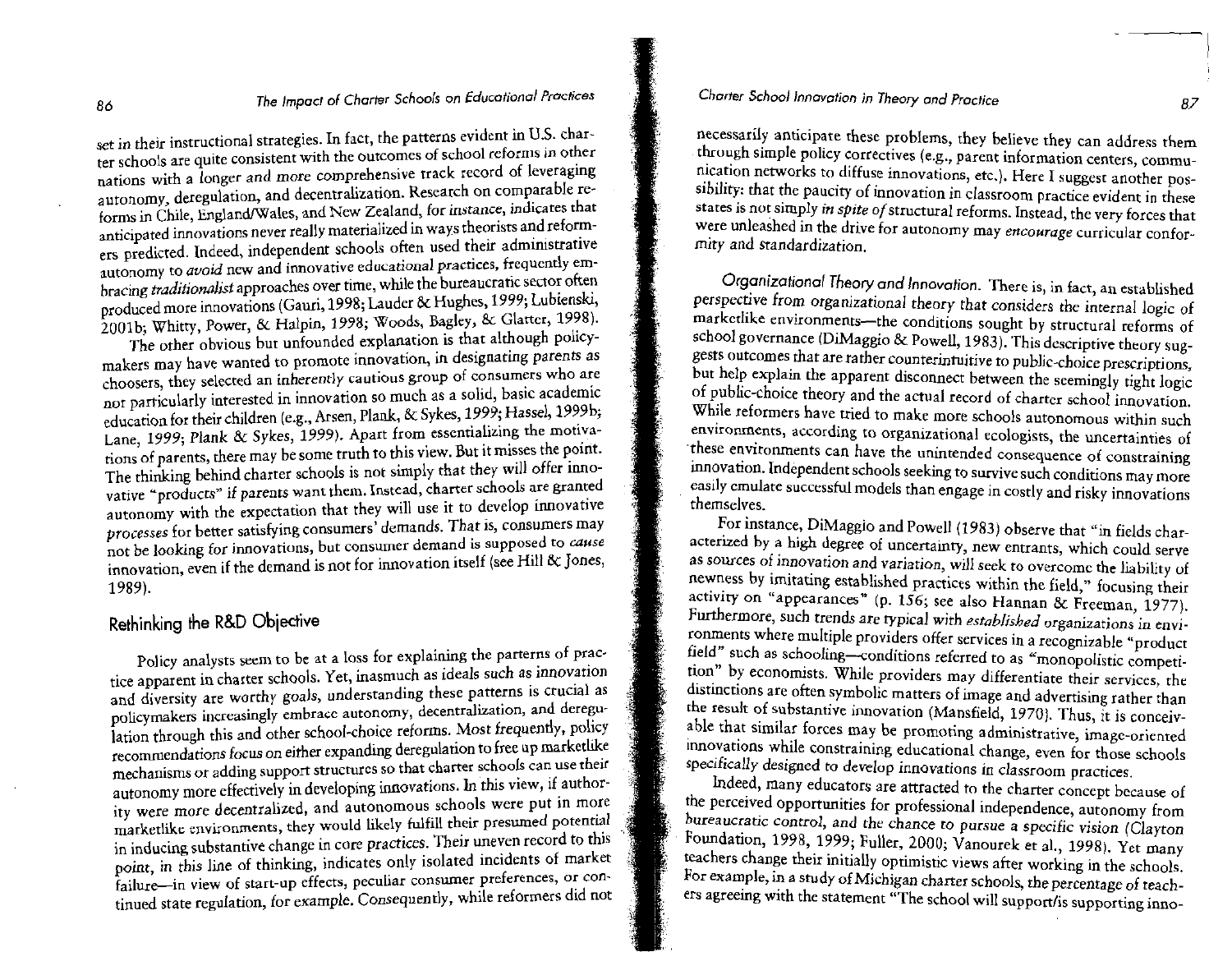vative practices" declined significantly-down 25% from when they were surveyed on first joining a charter school (Khouri et al., 1999). Whereas teachers are often attracted by professional opportunities to develop new and exciting curricula in line with their educational philosophy, in some cases they simply implement curricular decisions made by bureaucrats in private organizations, such as educational management organizations, that are better positioned to survive in a capricious climate (Dykgraaf & Lewis, 1998; Horn & Miron, 2000; Triant, 2001). Innovation is often a costly undertaking, and larger organizations with the resources to withstand setbacks are often better equipped to shoulder the risks and expenses of innovation. The idealized small, independent, mom-and-pop charter school has less access to private capital, and thus its susceptibility to the immediate vagaries of the market may undermine its ability to pursue a distinct vision when attracting consumers is the critical consideration for start-ups.

Sources of Innovation and Conformity. Contrary to the logic apparent in public-choice theory, innovation can emerge from different sources. For instance, many professions have been successful in cultivating innovations without relying on market models. Indeed, the previous existence of many charter school innovations in the puhlic-school sector suggests that extramarket factors are also at work. In more marketlike fields-such as technology in recent years-individuals often advance innovations through start-up firms, which attract venture capital, and are frequently then incorporated into larger corporate conglomerates. However, this pattern is the exception, since larger firms have typically been more successful at R&D (see Hill & Jones, 1989).

But the idea of charters as educational laboratories or R&D centers may itself he a misconception. It is true that charter schools are granted a suhstantial degree of autonomy as an opportunity to innovate, with market-style forces intended to drive innovation. Yet charters are often positioned in some of the most competitive environments, where they are expected to sink or swim. In other sectors that invest in experimentation and innovation, the R&D component of a firm is often relatively immune from the immediate effects of competition. That is, R&D units are usually shielded from immediate competitive imperatives to attract and retain customers, to prove the direct value of every idea, or even to stay out of the red (Hill & Jones, 1989). Instead, such components are typically granted additional resources and expected to try different approaches-many of which will fail-that may cultivate improvements over time. Therefore, while we often assume that innovation will emerge when schools have a degree of autonomy from bureaucratic administration, it may very well he that charter schools will he

better able to develop educational innovations if they enjoy autonomy from the effects of marketlike conditions.

# **CONCLUSION**

The issue of innovations in charter schools is complex and much more problematic than is presumed in the prescriptions of public-choice theory. Whereas theorists and policymakers expect decentralization, autonomy, and deregulation to encourage innovations, it appears that these forces may be more successful in inducing innovations in administrative behavior than in the classroom. In fact, many schools placed in uncertain conditions use their autonomy to pursue rather familiar conceptions of schooling. Thus, these structural reforms may generate incentive structures that have the unanticipated consequence of undermining the intended potential of charter schools to develop innovation in the classroom, where policymakers and reformers want to effect change. If charter schools are expected to serve as R&D centers, they may require autonomy not only from bureaucratic mandates but also from market-style imperatives.

Indeed, in some cases it appears that schools chartered by districts as the local lab or alternative school are often more successful in developing and sustaining a vision or approach outside the norm. In Arizona, for example, 77% of charters are granted by agencies other than local districts. Yet districts are disproportionately active in chartering schools that employ multi-age grouping, cultural themes, and extended calendars, for instance (Arizona Departmeni of Education, n.d.). Inasmuch as these schools are established not to challenge hut to accompany and complement district programs, many such charter schools may operate without immediate pressures impinging on their pursuit of unique or innovative practices. In that respect, further research is needed on how innovations emerge in charters in light of the nature of their relationship with local districts. The next step in this particular line of inquiry is to compare distinctive organizational and educational practices in schools enjoying greater degrees of autonomy from bureaucratic mandates to those practices in charter schools nurtured by their sponsoring<br>district.

Charter schools often operate under uncertain conditions as a result of their position in an emerging quasi-market environment. However, the degree to which this new environment undermines the innovation it was intended to induce is an important factor in considering the potential of other market-oriented school reforms to develop new practices in teaching and learning. Theorists and reformers have given charter schools the Herculean

Ĩ.